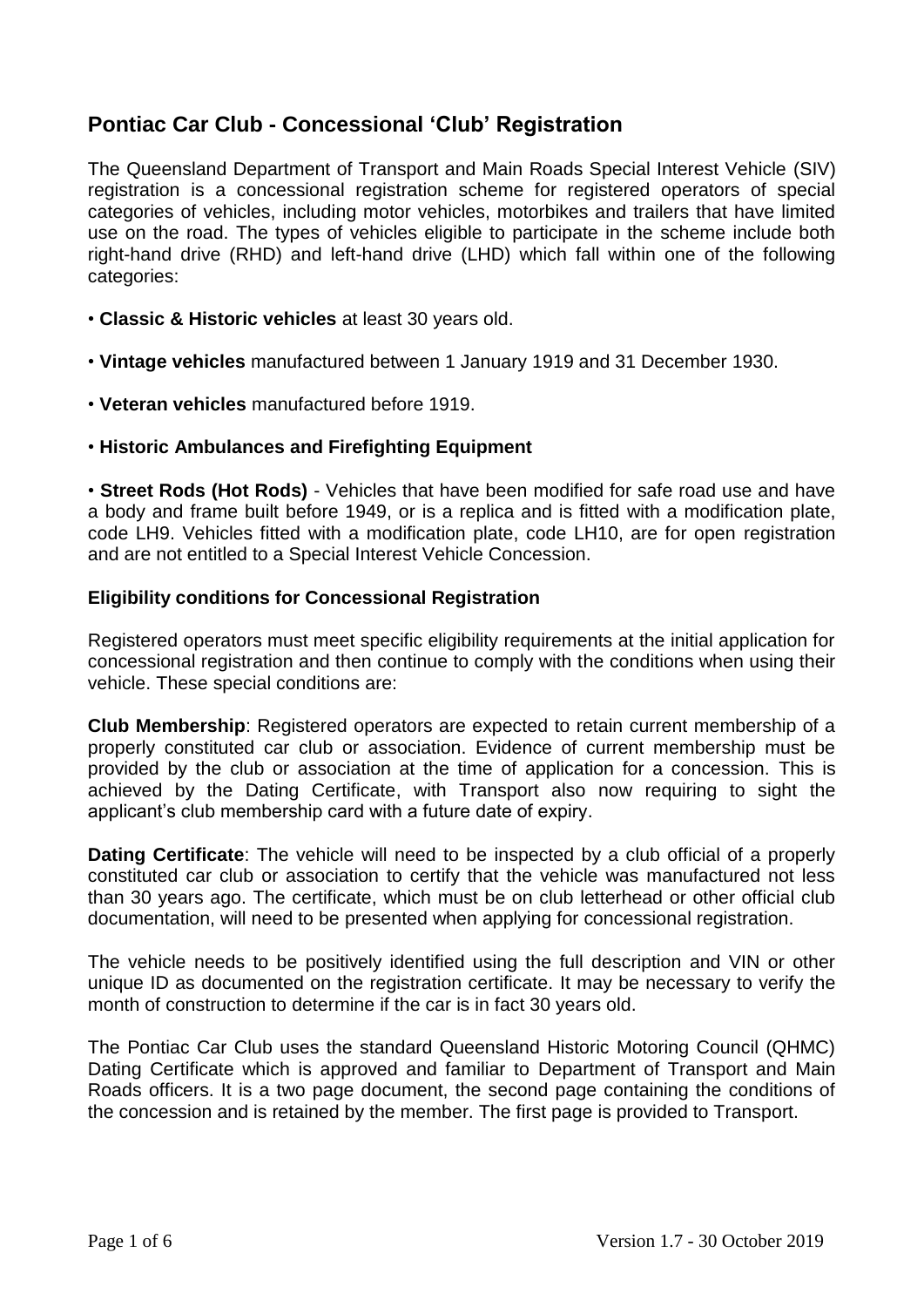**Club Requirements**: Many clubs impose requirements for the issuing of a dating certificate. In the past, many have required participation criteria to be met, while it is more common now for a fee to be levied. Examples of participation criteria include a requirement to attend six events in the first twelve months and no granting until the second year of membership.

The Pontiac Car Club changed its policy in September 2019 to that of a flat fee per application, in line with many other clubs. Members agreed for this to be \$50 at that point. A new application form has been created to support the process, with a quoted processing time of two to three weeks to be allowed for.

Pontiac Car Club members may also concessionally register non-Pontiacs they own under the scheme. These vehicles have to be over 30 years old, and used in accordance with the scheme requirements.

#### **Registration alteration process**

The Dating Certificate (provided by the club) is to be taken to a Department of Transport and Main Roads Customer Service Centre, along with the current Registration Certificate and your Club Membership Card. The latter must have an expiry date in the future. An amount of refund is then calculated, based on the remaining unexpired portion of the paid registration. If this is at renewal time, there will not be any portion unexpired. The refund is credited to your registration account, which may result in registration not having to be paid for several years.

Current annual concessional registration totals \$230.90 for 12 months (if paid on time). This is a flat fee, not dependant on the number of cylinders. It is made up of \$92.60 registration, \$81.00 CTP Insurance and \$57.30 Traffic Improvement Fee. No further concessions apply.

Note : if the fee is higher than this, it is probably due to the CTP Class not being changed. CTP Class 5 applies to concessionally registered vehicles. The problem of an incorrect CTP class has occurred to a number of vehicles being transferred to concessional registration.

Please also advise your vehicle insurer of the change of registration. Substantial discounts apply with the use of concessional registration. Some insurers also offer discounts for club membership.

New registration plates will also be issued (see below).

# **Identification of Concessionally Registered Vehicles**

Vehicles registered under this scheme are normally issued with 'S' plates, of rectangular Queensland size with 'S' followed by 5 digits, white lettering on a black base. The series commenced at S 10000 and is currently in the 30000's. A 'US' size baseplate is also now available, and is recommended for American cars. Their numbers start at S 50000.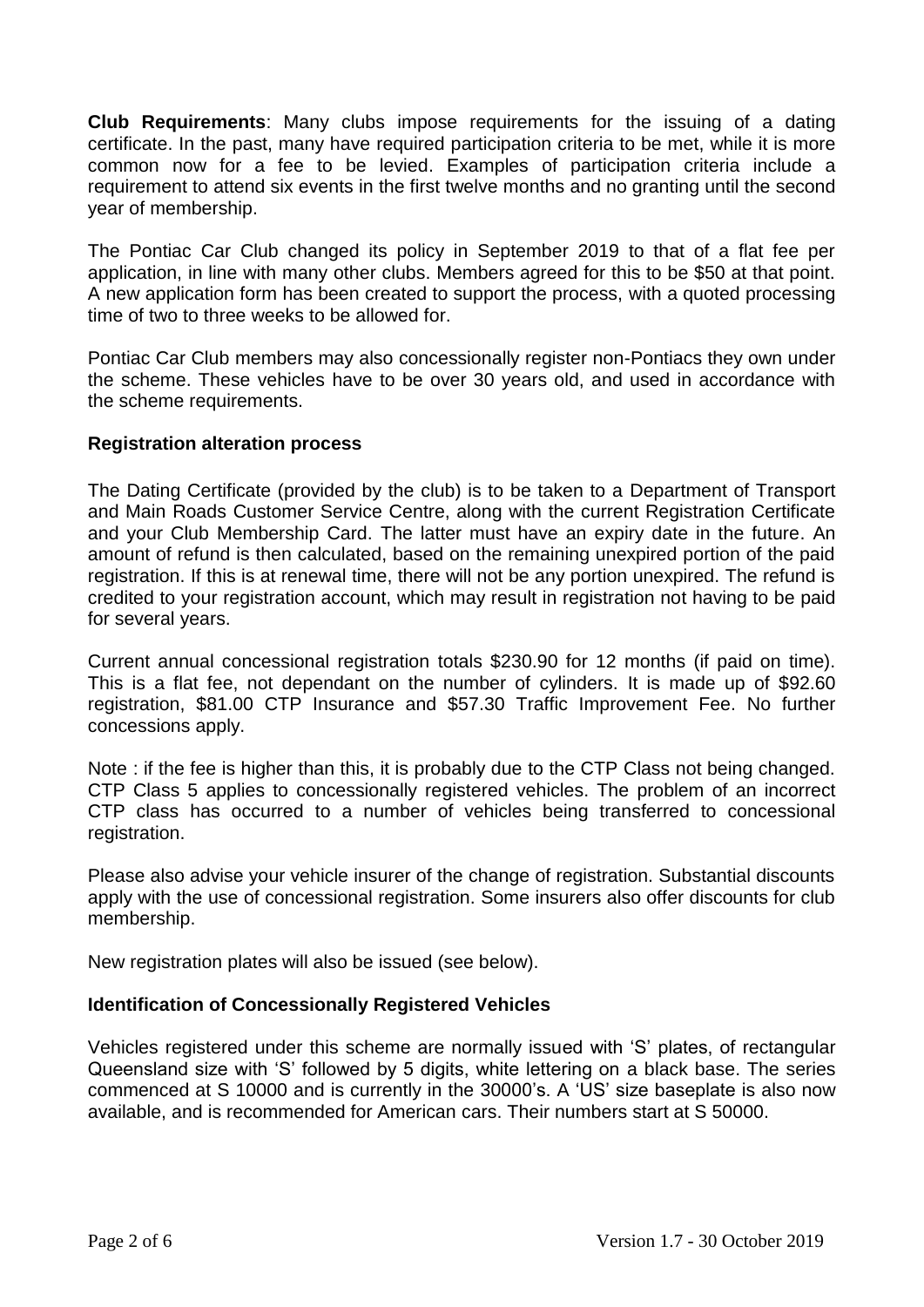Owners may also use PPQ issued personalised plates of various forms, either initially or at a later time. These include the 'retro' black and white plates (N,O,P as first letter), allowing older vehicles to retain their originally issued plates.

#### **Renewal or Cancellation of Concessional Registration**

You will be sent a renewal notice as per normal. Department of Transport and Main Roads do not ask you for proof of your current club membership. You either pay the six or twelve month renewal fee as for any other registration.

Clubs are required to keep a register of the dating certificates they issue, and details from your application and dating certificate will be added to the Pontiac Car Club's register. In the event that your membership lapses, the club is required to notify Department of Transport and Main Roads of this fact, which will result in your club registration being cancelled from the date of your membership expiry. Your car would revert to full registration and you will need to pay the higher registration fees from that date. If you decide to become a financial member again, you can then apply for a new dating certificate to return onto the club registration scheme.

If you leave the Pontiac Car Club and join another club who issues club registration, then you should apply for a dating certificate from that club to enable you to be entered in their register. From the Pontiac Car Club's perspective once your membership lapses then you should no longer be our register and hence your club registration should be cancelled.

Club registration automatically cancels on the sale of the vehicle or it's deregistration. Sale of the vehicle to another club member will require a new dating certificate to be issued.

#### **Use of Concessionally Registered Vehicles**

Vehicles registered under the Special Interest Vehicle Scheme have certain limitations placed on their use. Registered operators must agree that they will confine their vehicle's use to:

• participating in rallies or events (including an 'impromptu event') organised by an incorporated vehicle club or sanctioned by the Australia Street Rod Federation (ASRF).

• participating in processions for which a Special Events Permit has been issued under the Transport Operations (Road Use Management–Accreditation and Other Provisions) Regulation 2015.

• exhibiting the vehicle in displays, fetes or similar functions conducted for religious, charitable or educational purposes.

• ceremonial purposes (such as weddings, formals, funerals) involving immediate and de facto family members, or as part of a sanctioned incorporated club event, provided this is not done for fee or reward. Immediate and de facto family means parents, grandparents, sons, daughters, grandchildren, adopted children and adopted grandchildren, but not extended family members such as aunts, uncles, nephews and nieces.

• preparing for, proceeding to, and returning from the above activities.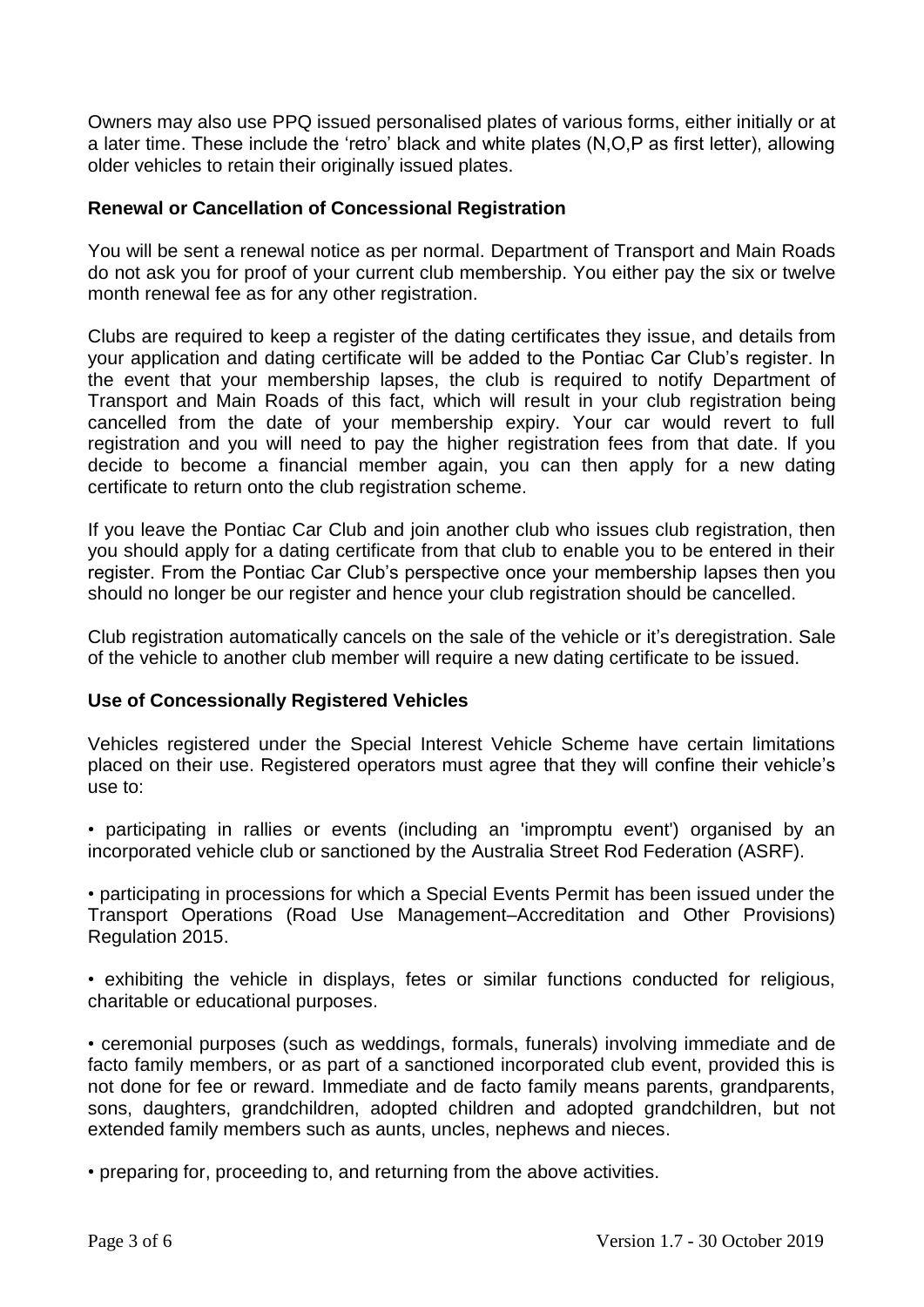• direct travel to and from an approved inspection station to get a safety certificate or certificate of inspection before offering the vehicle for sale.

• travel in order to have the vehicle repaired. There is no distance restriction, however such travel must be reasonable and justifiable by the vehicle operator.

• road testing within a 15km radius from the place where the vehicle is garaged or is being repaired. The purpose of the travel must be to road test the vehicle following repair or restoration, or for general vehicle maintenance and not for any other purpose. This does not include use as an everyday means of transport. A passenger may travel in your vehicle to assist with road testing-only if your vehicle can legally carry passengers.

If a Special Interest Vehicle is being used for any other purpose, the registered operator either needs to upgrade to full registration or carry a letter of authorisation from Department of Transport and Main Roads for that particular use.

There is no option for a temporary upgrade to full registration (e.g. for unlimited use on a particular weekend). Unregistered vehicle permits are not applicable and the vehicle would have to be returned to full registration. It will be a better option to use another vehicle not on concessional registration.

When operating a concessionally registered vehicle, it is advisable to have your current club membership card, as well as a copy of information pertaining to the event you are attending. This may be in the form of a club magazine with the event listed, printout of our 'e-news' outing promotion, show flyer, or a copy of the club's website calendar of events. In the case of 'impromptu events' detailed below, the club will issue an Authority which is to be carried.

#### **Interpretation of allowable vehicle use**

1) participating in rallies or events (including an 'impromptu event') organised by an incorporated vehicle club or sanctioned by the Australia Street Rod Federation (ASRF).

Note that this can be any club's runs - not just the club which you are a member of, or the one who processed your club registration application.

For the Pontiac Car Club, our rallies or events can be classified as:

- a) club-initiated or
- b) member-initiated

Club-initiated runs are those organised by the club and advertised via either the club enews or listed on our Facebook page [\(https://www.facebook.com/qldpontiac\)](https://www.facebook.com/qldpontiac). Clubs runs are no longer listed in the Pontiac Club national magazine 'Torque' due to the long lead time required. Interstate use on club runs (e.g. to Nationals) is allowed, to which the same Queensland rules apply - not the rules of the similar schemes in the other states.

Member-initiated runs are those organised by a member using the facility on the club website. These are generally held at very short notice, to enable the member's vehicle to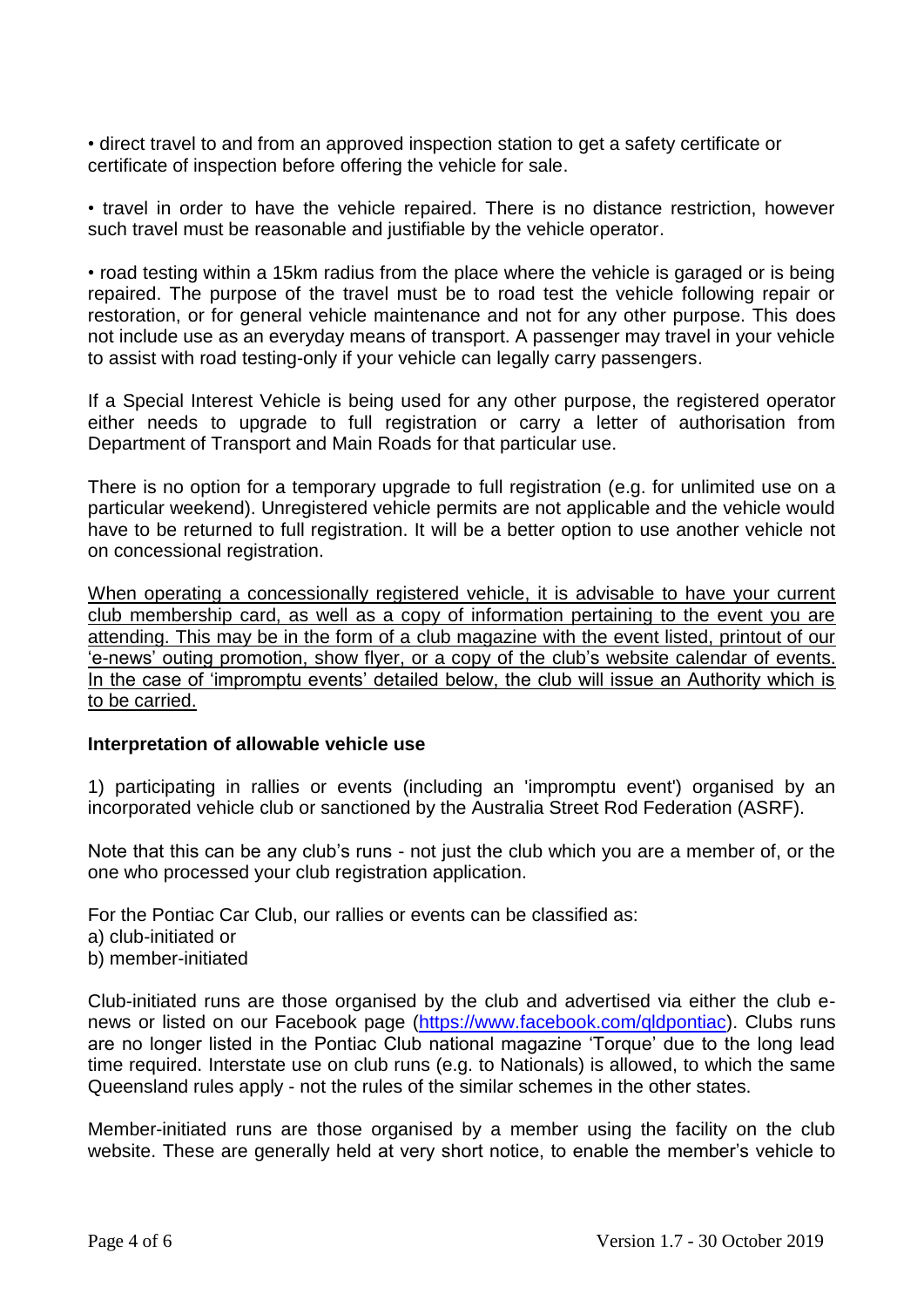be used outside of the normal allowable use guidelines. See the separate section on this subject for more details.

ASRF sanctioned events can be found by referring to their web listing, and are divided into specific date events, monthly events and weekly events. For full details of these see : <https://www.asrf.org.au/sanctioned-events/>

2) Exhibiting the vehicle in displays, fetes or similar functions conducted for religious, charitable or educational purposes : this covers all car shows and similar displays where a group of vehicles congregate together.

3) Use for ceremonial purposes involving immediate family members, for example weddings or school formals : this has been extended to include grandchildren. Use in this area must not be for any hire fee. Limousine operators have been known to complain to authorities about concessionally registered cars being used in this role.

4) Road testing within a 15 kilometre radius from the place where the vehicle is garaged. Road testing is just that - not a trip to the shops. It would include refuelling and stops for other car requirements.

5) Travel in order to have the vehicle repaired. This would usually be within a reasonable distance of 'home'. It would be advisable to have a business card, quote, parts etc. to justify the trip, and Police may wish to contact the repairer to determine if the use is 'bonafide'.

#### **Member-initiated Rally or Event**

While the club has always had the ability to authorise the use of any club-registered vehicle for a purpose outside of the normal conditions, the recent reform undertaken was to automate this process to reduce the administration involved.

Application is made via the club website at http://www.gldpontiac.org.au/?page\_id=16

Please read the contents of this page carefully, then advance to the application page to fill out the necessary details. Once this is checked and submitted, your rally is logged with the club, and an acknowledgement in the form of a Run Authority sent to your nominated email address. This should be kept in your vehicle for the duration of the rally and sent to other participants if more than one vehicle is involved.

#### **Penalties for misuse**

Section 123 (4) of the Transport Operations (Road Use Management - Vehicle Registration) Regulation 2010 states :

A person who is granted concessional registration for a vehicle must not use the vehicle, or permit the vehicle to be used-

(a) for a purpose other than the purpose for which the concession is granted; and

(b) other than under any conditions of the concessional registration.

Maximum Penalty - 20 Penalty units.